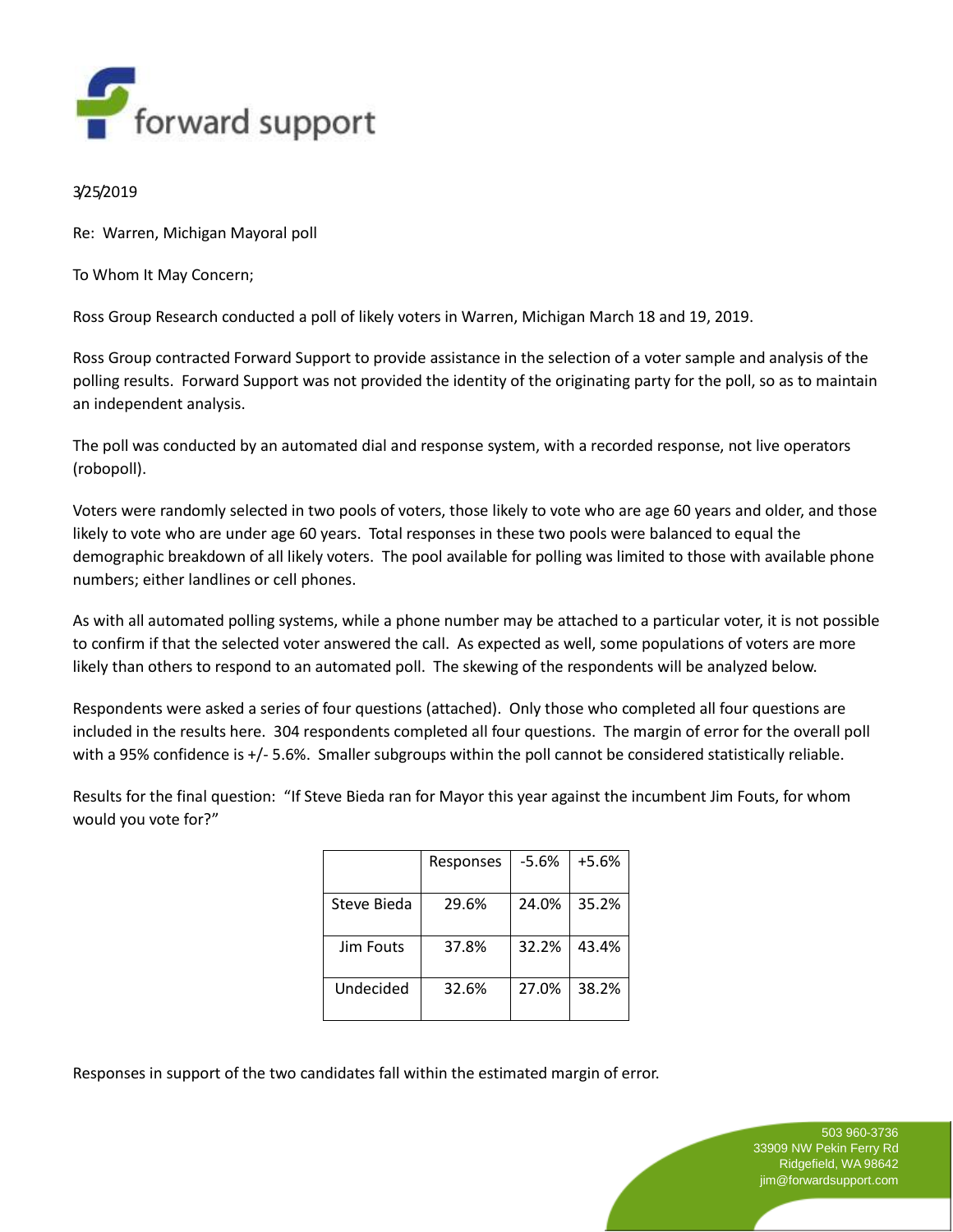

The first three questions of the poll asked for Gender, Age and Party. Review of the self-identified make up of respondents in comparison to the full pool of likely voters reveals:

1) Men were slightly over represented among respondents, but to a minimal amount.

|        | Respondents | <b>Likely Voters</b> |
|--------|-------------|----------------------|
| Male   | 47%         | 45%                  |
| Female | 53%         | 55%                  |

2) The youngest voters are largely absent in the respondent pool, leaving older voters largely over represented.

|             | Respondents | Likely Voters |
|-------------|-------------|---------------|
| 18 to 39    | 4%          | 29%           |
| 40 to 59    | 38%         | 33%           |
| 60 to 74    | 32%         | 23%           |
| 75 and over | 27%         | 15%           |

3) Michigan does not record party registration, so the figures for party in the voting population are estimated based on previous polling results and election outcomes. Given this, it appears that self-identified Republicans are over represented while Independents are underrepresented.

|                      | Respondents | Likely Voters (estimated) |
|----------------------|-------------|---------------------------|
| Democrat             | 34%         | 35%                       |
| Republican           | 33%         | 25%                       |
| Independent or Other | 34%         | 40%                       |

503 960-3736 33909 NW Pekin Ferry Rd Ridgefield, WA 98642 jim@forwardsupport.com